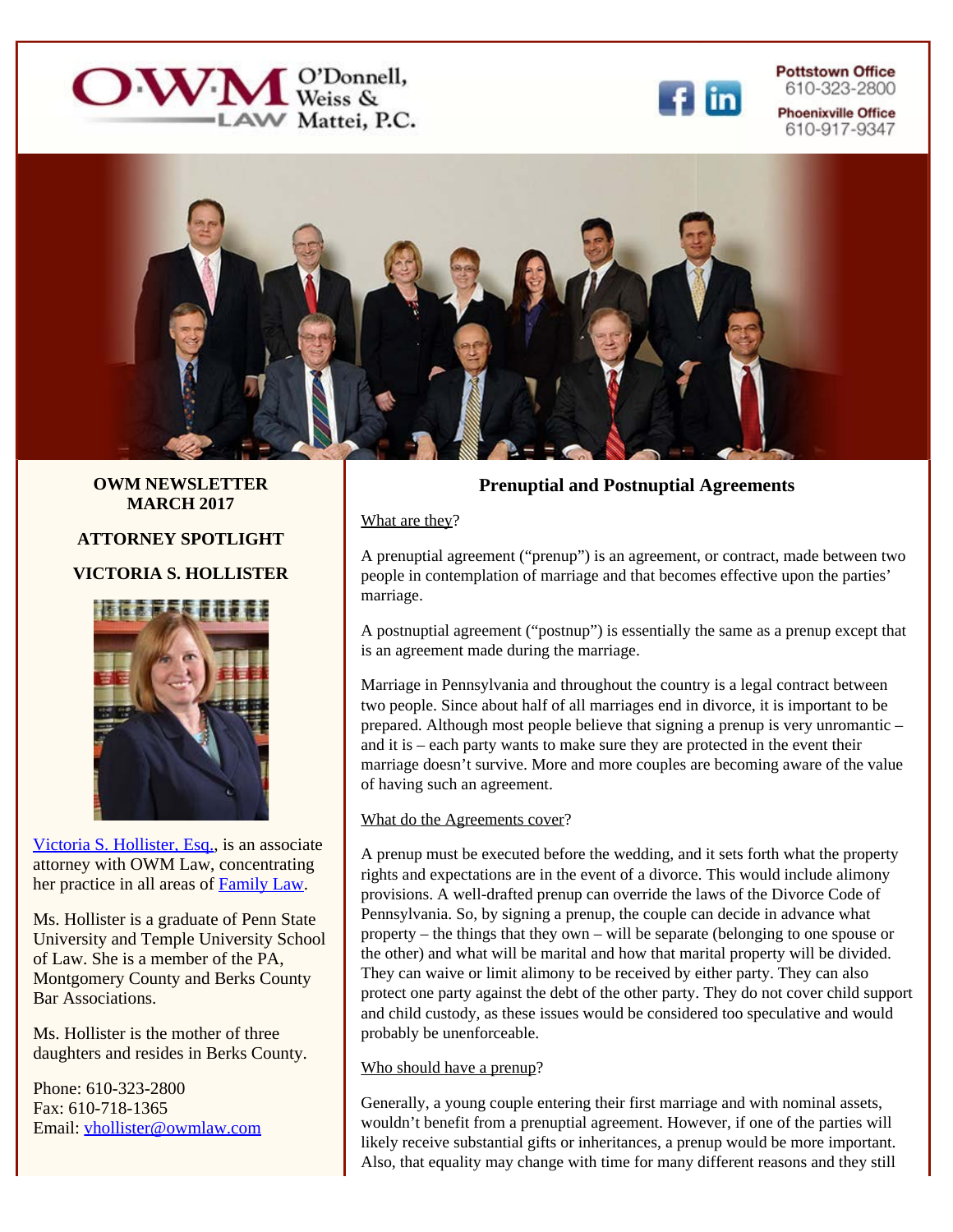

The material in this publication was created as of the date set forth above and is based on laws, court decisions, administrative rulings and congressional materials that existed at that time, and should not be construed as legal advice or legal opinions on specific facts. The information in this publication is not intended to create, and the transmission and receipt of it does not constitute, a lawyer-client relationship.

may want to consider how their marital affairs will be handled given possible changes to their situation.

More often, however, people prepare prenups if there is certain property that they want to protect, such as a family business or a vacation home. Other reasons include:

- Protect certain assets for children from a prior marriage,
- one party has substantially higher earnings than the other,
- clarify each party's financial rights and responsibilities,
- avoid arguments and lengthy, expensive divorce proceedings should that occur,
- one party is bringing in substantially more assets into the marriage than the other.

The fact that people now tend to enter into marriage at a later age, means that more people now often have significant assets to protect at the time they marry.

#### Are there any requirements for a prenup?

Each spouse should have a separate attorney. If only one party has an attorney, that attorney can only represent one party. That is critical. That way both parties will be advised of their rights. In addition, a prenup should contain the following elements:

- The agreement must be in writing, executed by both parties and witnessed
- It must be executed voluntarily (*i.e.,* without fraud, misrepresentation or duress)
- Assets and liabilities must be reasonably and fairly disclosed prior to the execution of the agreement

What happens when the parties divorce?

It can make the divorce proceedings go much more smoothly – even amicably – when the distribution of assets and alimony obligations has already been decided. Those are the two main issues that have to be resolved in a divorce. It can save years of negotiation and litigation, reducing not just the financial cost of divorce, but the emotional cost as well.

## Can anyone draft a prenuptial agreement?

Yes, provided it has all of the required elements. The danger in parties doing so, without consulting an experienced family law attorney, is that most parties aren't aware of all the aspects of divorce and the agreement may not be comprehensive enough to really protect them. When drafting such an agreement, "one size does not fit all." Again, each party should consult a family law attorney to obtain independent legal advice when creating such an important contract.

Is a postnup the same as a prenup except that it is executed after marriage?

The main difference is the timing and the fact that a postnup can include assets that have already been acquired since marriage. They are generally entered into when the parties are divorcing, but that doesn't have to be the case. Postnups are essentially made for the same purpose as prenups, that is, to define and delineate the division of marital property in the case of a divorce.